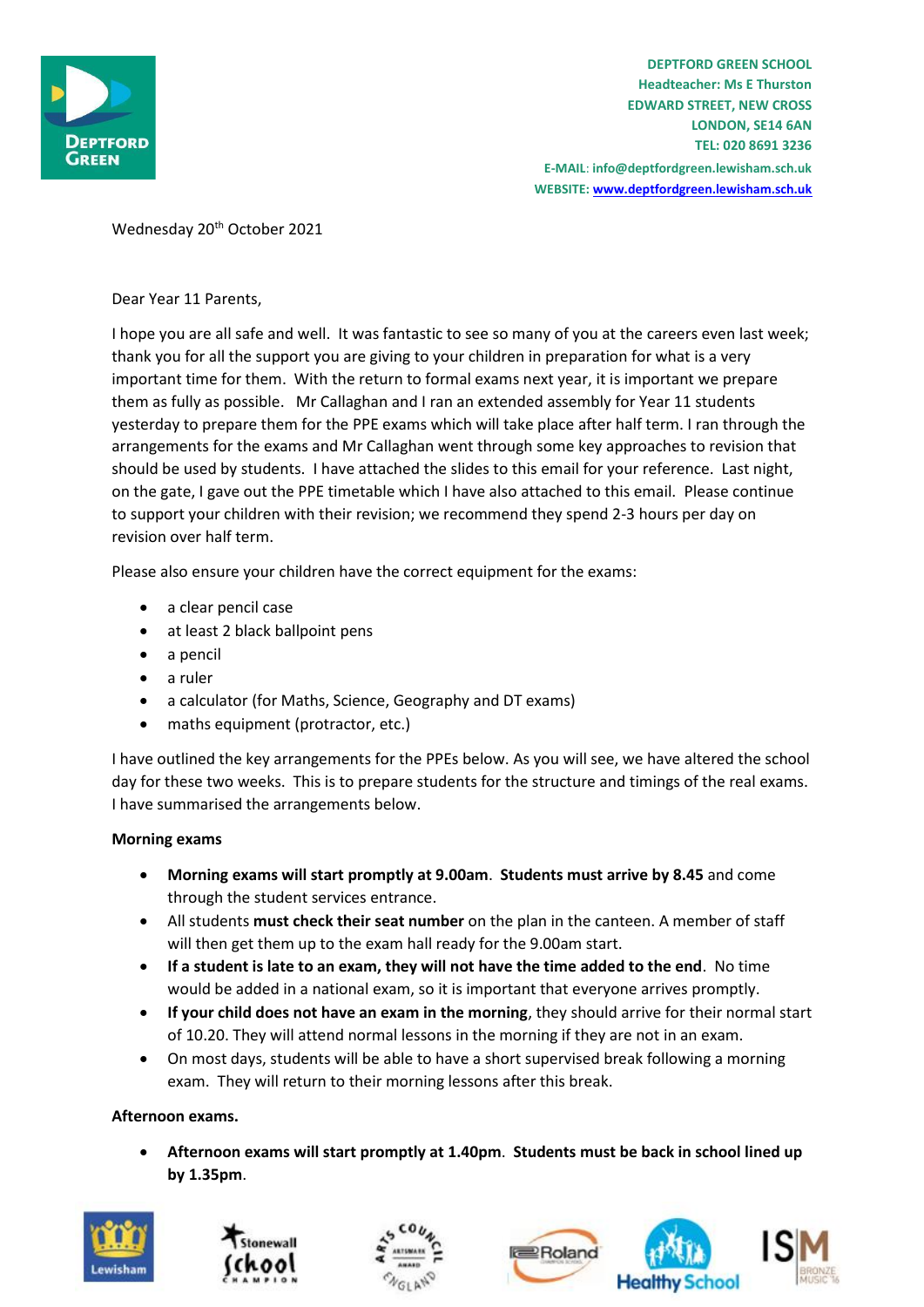

**DEPTFORD GREEN SCHOOL Headteacher: Ms E Thurston EDWARD STREET, NEW CROSS LONDON, SE14 6AN TEL: 020 8691 3236 E-MAIL**: **info@deptfordgreen.lewisham.sch.uk WEBSITE: www.deptfordgreen.lewisham.sch.uk**

- All students **must check their seat number** on the plan in the canteen. A member of staff will then get them up to the exam hall ready for the 1.40 start.
- **If a student is late to an exam, they will not have the time added to the end**. No time would be added in a national exam, so it is important that everyone arrives promptly.
- **If your child does not have an exam in the afternoon**, they will have **independent study. Most students will be able to do this at home**. However, we will ask some students to stay in school for these sessions. **We will contact you if we think your child would benefit from staying**. In addition, there will also be around 40 bookable spaces across the library and Careers hub for students to study during the afternoon session. Please note, students will not just be able to walk in to these sessions and must book in advance.

Please communicate these arrangements to your child and ensure that they know when their exams are. Please let me know if you have any questions or concerns.

Many thanks,

Mr T Allen **Assistant Headteacher**









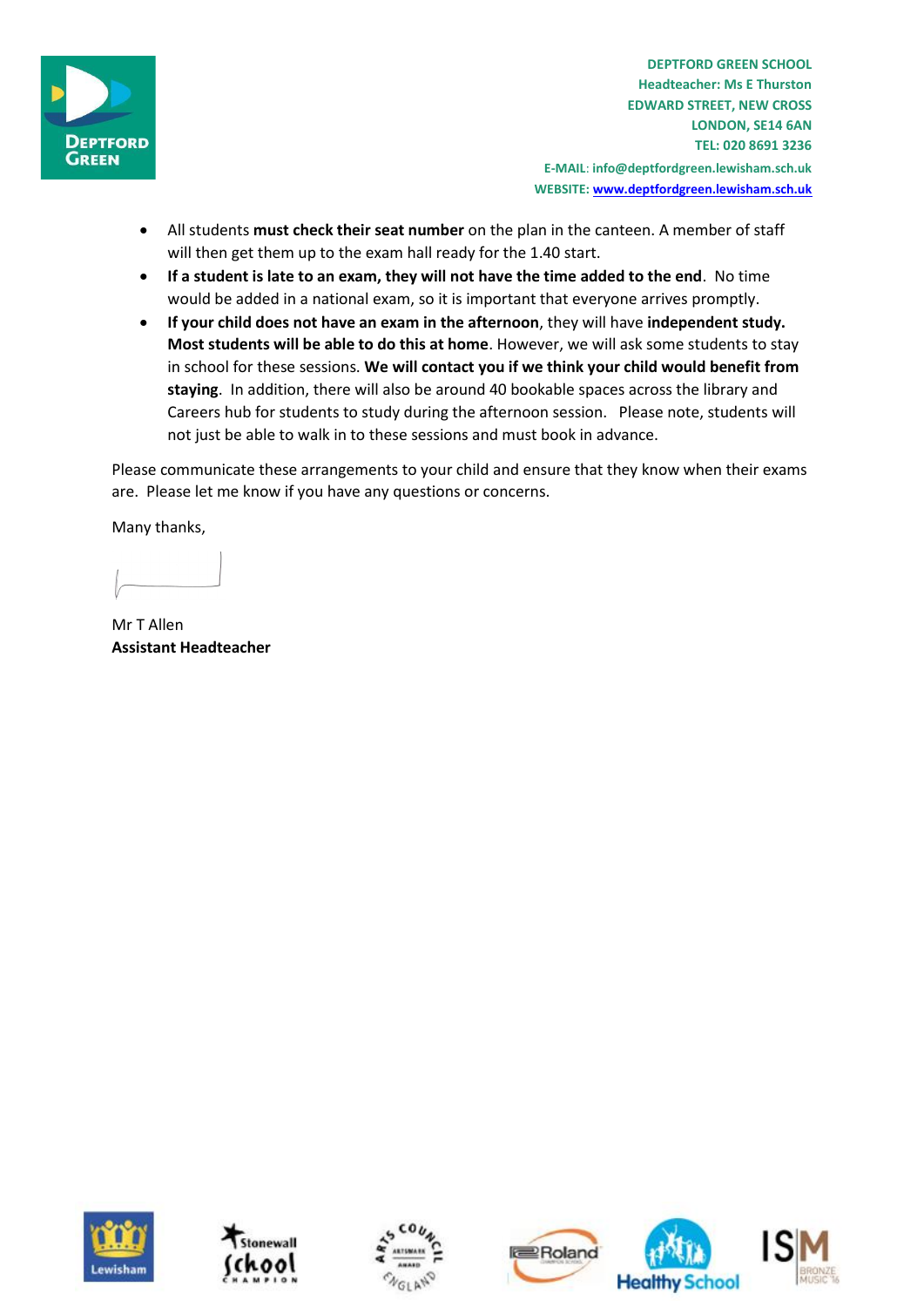### **Year 11 November 2021 PPE Timetable**

### **8th - 19th November 2021**

| Monday<br>08 Nov 2021    | Start: Period 1 (9:00 AM)<br><b>English Language</b><br>1 hr 45                                      | <b>Break</b> | Return to<br>lessons        | Start: Period 8 (1:40 PM)<br>Geography 1: Geographical Applications<br>1 hr 30    | Independent<br>Study |
|--------------------------|------------------------------------------------------------------------------------------------------|--------------|-----------------------------|-----------------------------------------------------------------------------------|----------------------|
| Tuesday<br>09 Nov 2021   | Start: Period 1 (9:00 AM)<br>Comb. Science: Biology; 1 hr 15<br>Triple Science: Biology; 1 hr 45     | <b>Break</b> | <b>Return to</b><br>lessons | Start: Period 8 (1:40 PM)<br>Sociology<br>1 hr 45                                 | Independent<br>Study |
| Wednesday<br>10 Nov 2021 | Start: Period 1 (9:00 AM)<br>Maths 1 - Non-Calc<br>1 hr 30                                           | <b>Break</b> | <b>Return to</b><br>lessons | Start: Period 8 (1:40 PM)<br><b>English Literature</b><br>45 mins                 | Independent<br>Study |
| Thursday<br>11 Nov 2021  | Start: Period 1 (9:00 AM)<br>Comb. Science: Chemistry; 1 hr 15<br>Triple Science: Chemistry; 1 hr 45 | <b>Break</b> | <b>Return to</b><br>lessons | Start: Period 8 (1:40 PM)<br>Business Studies; 1 hr<br>Health & Social Care; 1 hr | Independent<br>Study |
| Friday<br>12 Nov 2021    | Start: Period 1 (9:00 AM)<br>Maths 2 - Calc<br>1 hr 30                                               | <b>Break</b> | <b>Return to</b><br>lessons | Start: Period 8 (1:40 PM)<br>French: Writing<br>1 hr & 1 hr 15                    | Independent<br>Study |

| Monday<br>15 Nov 2021    | Start: Period 1 (9:00 AM)<br>History: Early Elizabethan England; 55 mins<br>History: Superpower Relations<br>and the Cold War; 55 mins | <b>Break</b>                                | <b>Return to</b><br>lessons | Start: Period 8 (1:40 PM)<br>Spanish: Writing<br>1 hr & 1 hr 15      | Independent<br>Study |
|--------------------------|----------------------------------------------------------------------------------------------------------------------------------------|---------------------------------------------|-----------------------------|----------------------------------------------------------------------|----------------------|
| Tuesday<br>16 Nov 2021   | Start: Period 1 (9:00 AM)                                                                                                              | <b>Return to</b><br><b>Break</b>            | Start: Period 8 (1:40 PM)   | Independent                                                          |                      |
|                          | Comb. Science: Physics; 1 hr 15<br>Triple Science: Physics; 1 hr 45                                                                    |                                             | lessons                     | Geography 2: Living with the physical environment<br>1 hr 30         | Study                |
| Wednesday<br>17 Nov 2021 | Start: Period 1 (9:00 AM)                                                                                                              |                                             |                             | Start: Period 8 (1:40 PM)                                            |                      |
|                          | RE: Islam beliefs and practices; 1 hr<br>RE: Religious, Philosophical and ethical studies in the<br>modern world; 1 hr<br>D&T 2 hr     | <b>Break</b>                                | <b>Return to</b><br>lessons |                                                                      | Independent<br>Study |
| Thursday<br>18 Nov 2021  | Start: Period 1 (9:00 AM)                                                                                                              | <b>Return to</b><br><b>Break</b><br>lessons |                             | Start: Period 8 (1:40 PM)                                            | Independent<br>Study |
|                          | French: Listening; 35 & 45 mins<br>French: Reading; 45 mins & 1 hr                                                                     |                                             |                             | Spanish: Listening; 35 & 45 mins<br>Spanish: Reading; 45 mins & 1 hr |                      |
| Friday<br>19 Nov 2021    | Start: Period 1 (9:00 AM)                                                                                                              | <b>Break</b>                                | <b>Return to</b><br>lessons | Start: Period 8 (1:40 PM)                                            | Independent          |
|                          | Music; 1 hr 15                                                                                                                         |                                             |                             | Sport Studies; 1 hr                                                  | <b>Study</b>         |

• **All Year 11 pupils should arrive at the Student Services entrance by 8:45 for AM exams**

• **You must bring all of your own equipment with you in a clear pencil case:**

o **You will need 2x black pens and a pencil for every exam.** 

o **You should bring a ruler, rubber, pencil sharpener, protractor & compass for Maths, Science & D&T exams**

o **You will need to bring a Scientific Calculator for Science exams and for Calculator Maths exams.**

- **In most cases, you will have a short break after the AM exam before returning to lessons**
- **If you do not have an AM exam you will start lessons at the normal time**
- **If you do not have a PM exam you will have independent study time**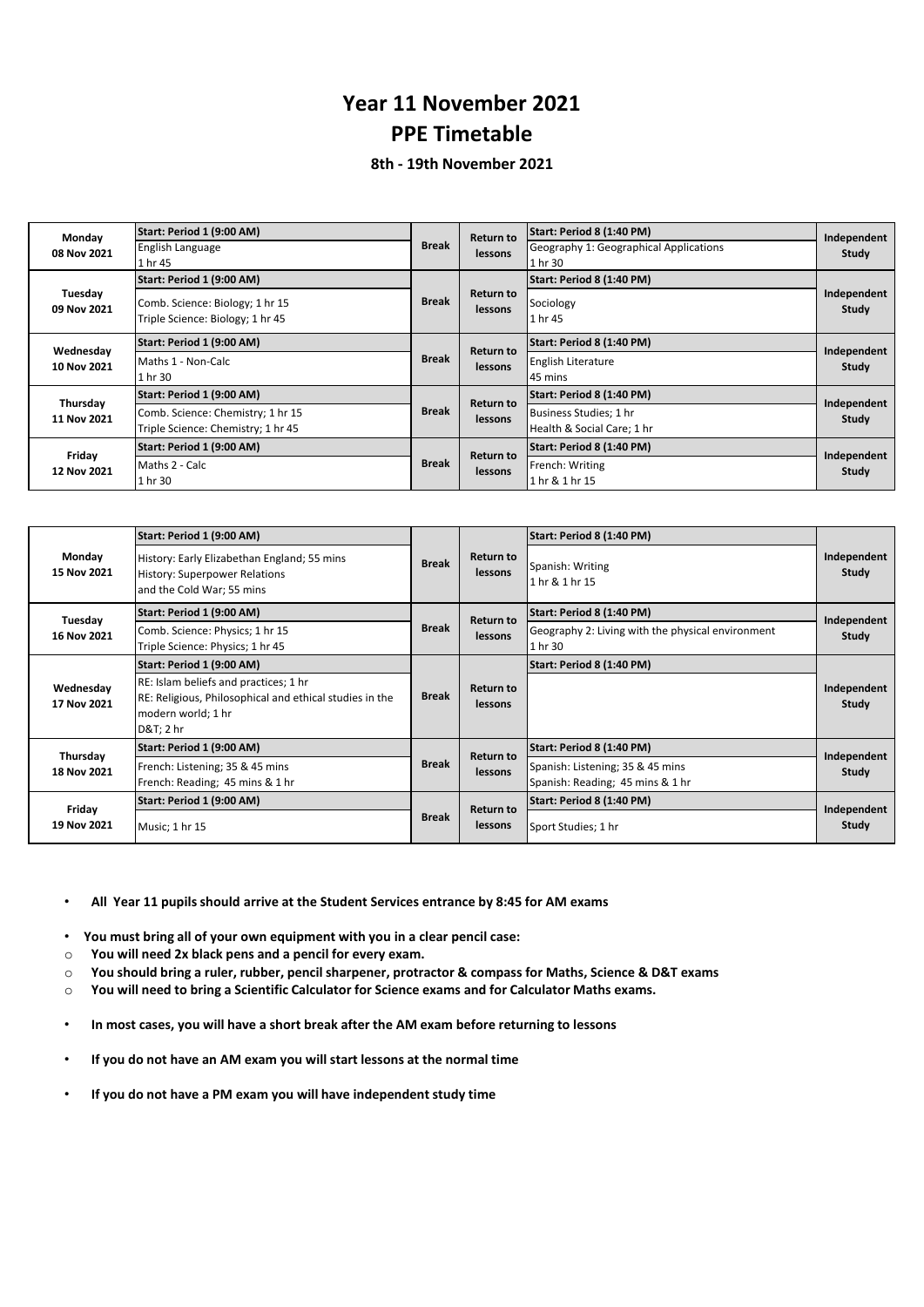# **YEAR 11**

# **EFFORT = ACHIEVEMENT**

# **TARGETS AND PERFORMANCE DATA YEARS 7-11 EFFORT DATA**

|                | <b>EFFORT 1-2</b> | <b>EFFORT 2-3</b> |
|----------------|-------------------|-------------------|
| <b>YEAR 7</b>  | 139 (92%)         | 12 (8%)           |
| <b>YEAR 8</b>  | 149 (83%)         | 30 (17%)          |
| <b>YEAR 9</b>  | 137 (79%)         | 37 (21%)          |
| <b>YEAR 10</b> | 140 (81%)         | 33 (19%)          |
| <b>YEAR 11</b> | 141 (81%)         | 33 (19%)          |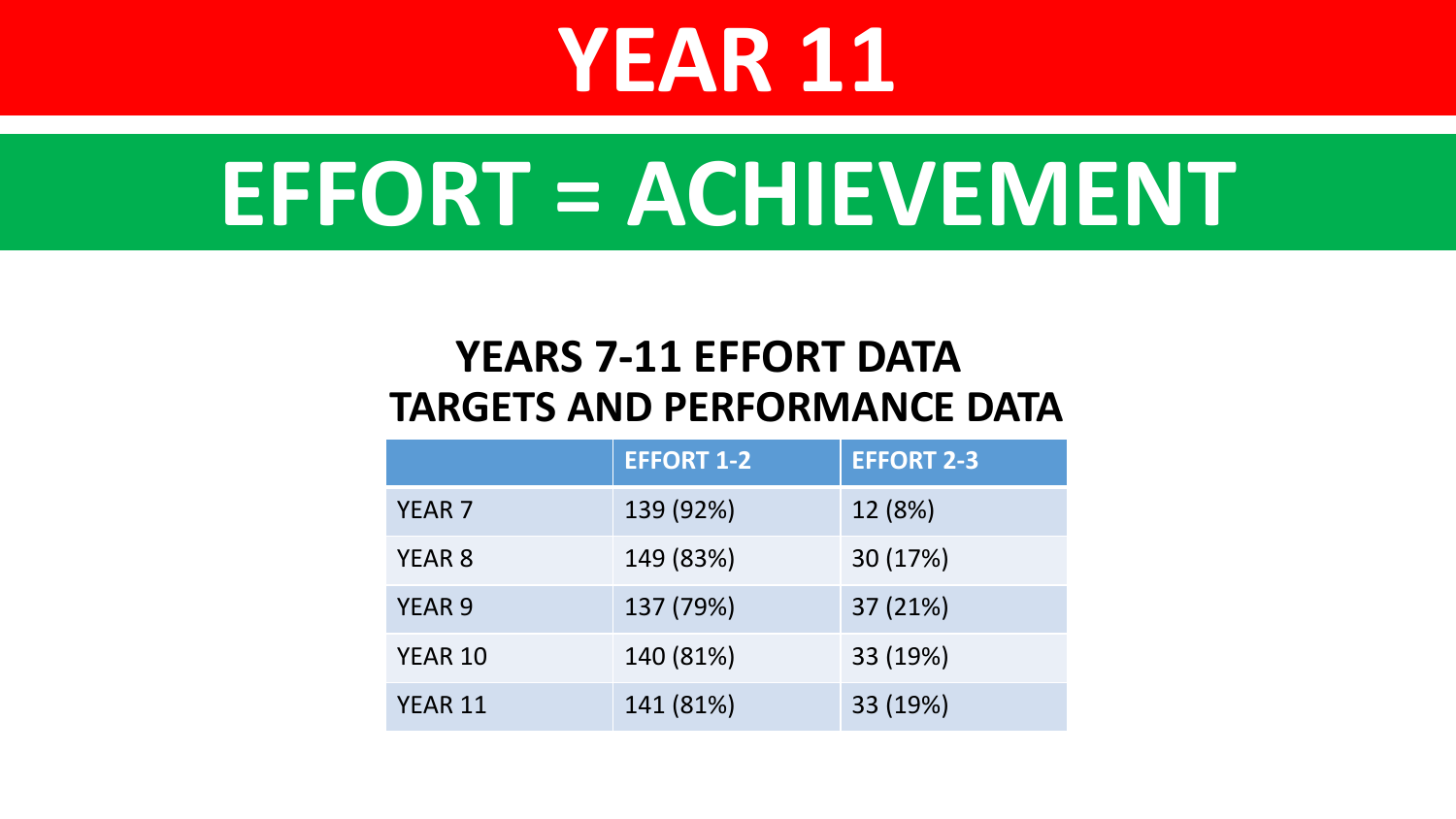# **YEAR 11**

# **ARRANGEMENTS FOR PPEs**

- All morning PPEs **START at 9.00**. You must be **in school for 8.45**. If you are late to an exam, you will not get the time you miss added to the end of the exam. Any lateness or non-attendance to exams will be followed up immediately with a phone call home.
- Seating plans will be in up in advance of the exam each day. Seating plans will be different for each exam (even the ones that everyone does) so make sure you carefully check them **EVERY DAY. Seating plans will be displayed on two display boards – one in the canteen (lift side) and the other outside of the Conference Hall. Check the downstairs board when you arrive to school.**
- If you do not have a morning exam, you must be **IN SCHOOL** and attending normal lessons. You will be registered in the normal way and non attendance to these lessons will be followed up in the normal way. You will also return to lessons after morning exams.
- Afternoon exams **BEGIN AT 1.40**. You must be outside the Conference Hall at **1.35 at the latest.** If you are late to an exam, you will not get the time you miss added to the end of the exam. Any lateness or non-attendance to exams will be followed up immediately with a phone call home.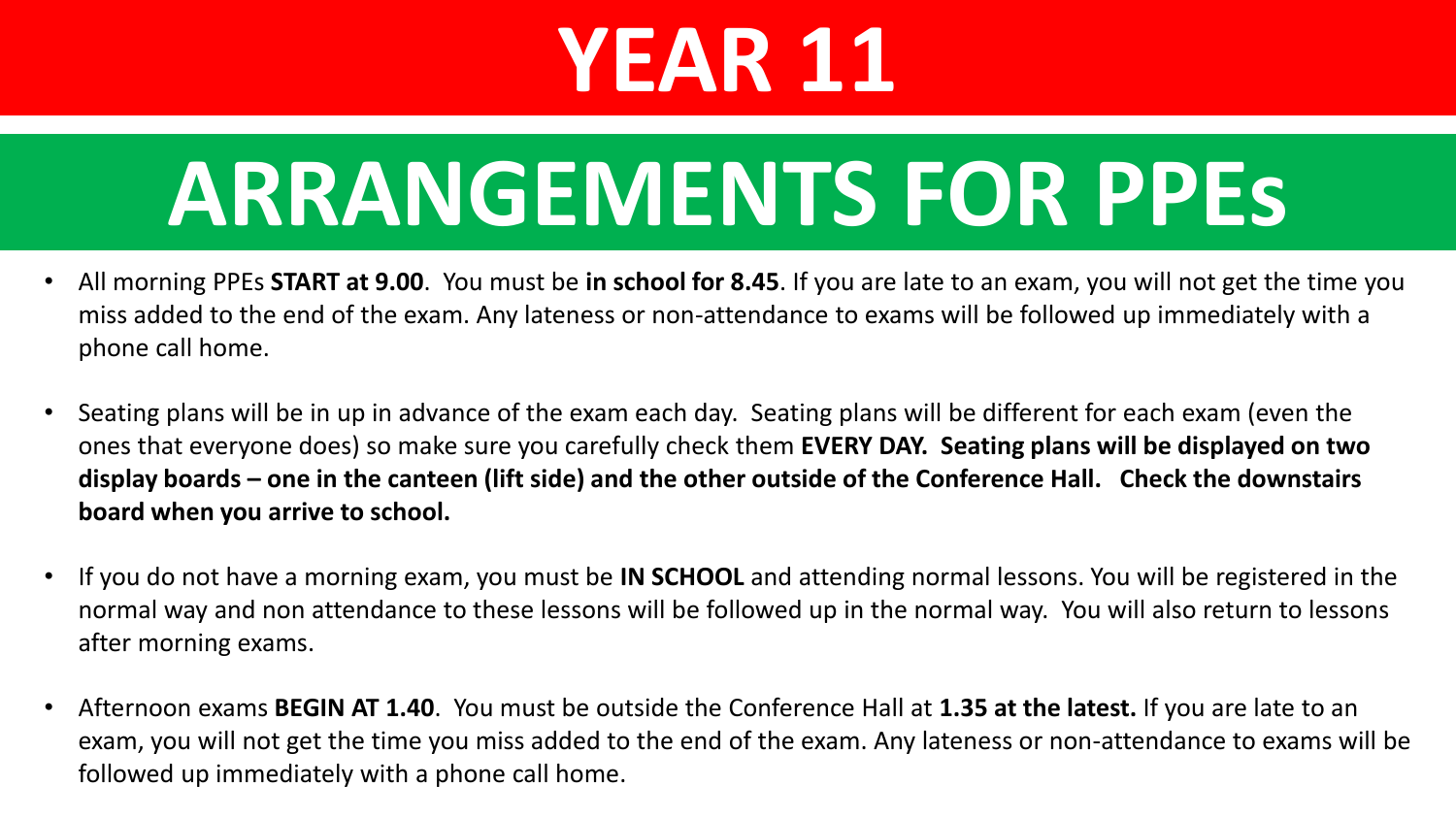# **YEAR 11**

# **ARRANGEMENTS FOR PPEs**

- If you do not have an exam in the afternoon, you will have independent study time. Some of you will be required to stay in school for this. We will speak to you individually about this if this is the case.
- Make sure you have the correct equipment for all your exams.
- Limited spaces will be available in the Library and Careers Hub **these will be bookable spaces only.** I will give you some more information about this by the end of the week.
- You will receive your PPE timetable in the next two days. You will also receive a plastic folder with dividers and generic resources for revision. You should also keep any revision booklets and your revision timetable in these folders.
- If you have any worries, concerns or questions about the PPEs, please come and speak to me.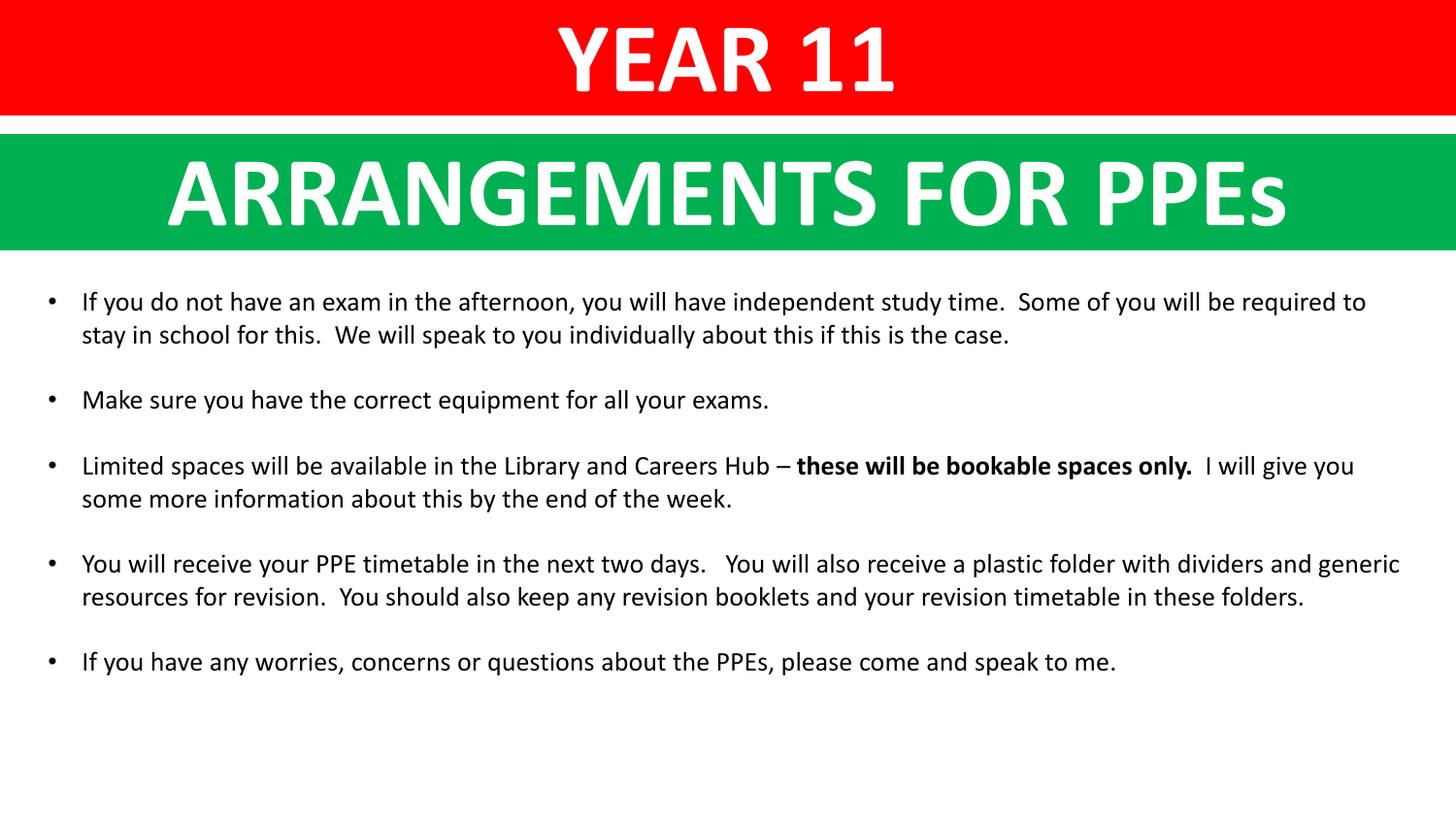**How many of these strategies have you used?**

**How effective do you think they are?**

- I read through my book / revision guide.
- I copy what I read on to another piece of paper.
- I don't need to revise because I already know it.

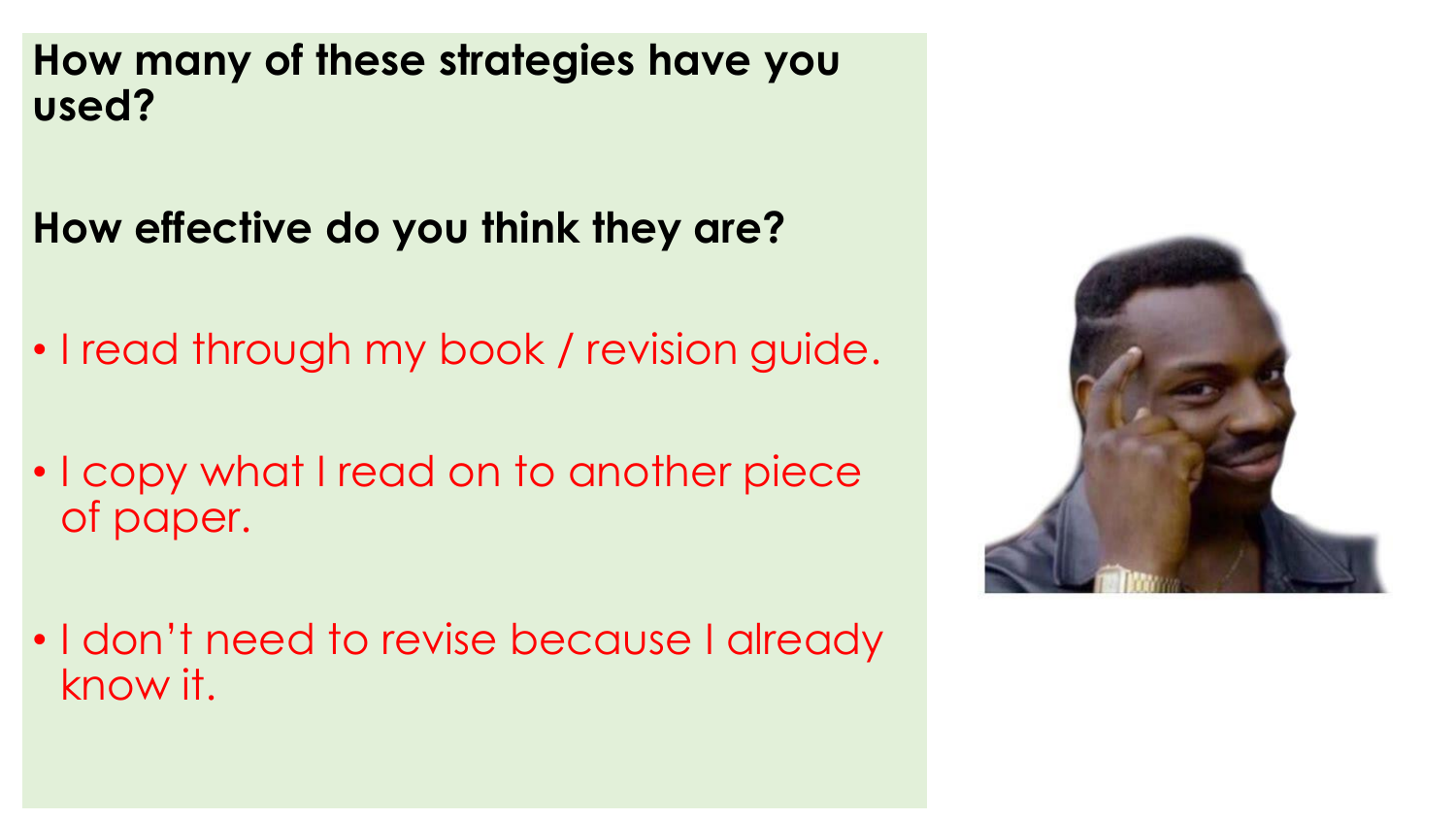# THE FORGETTING CURVE

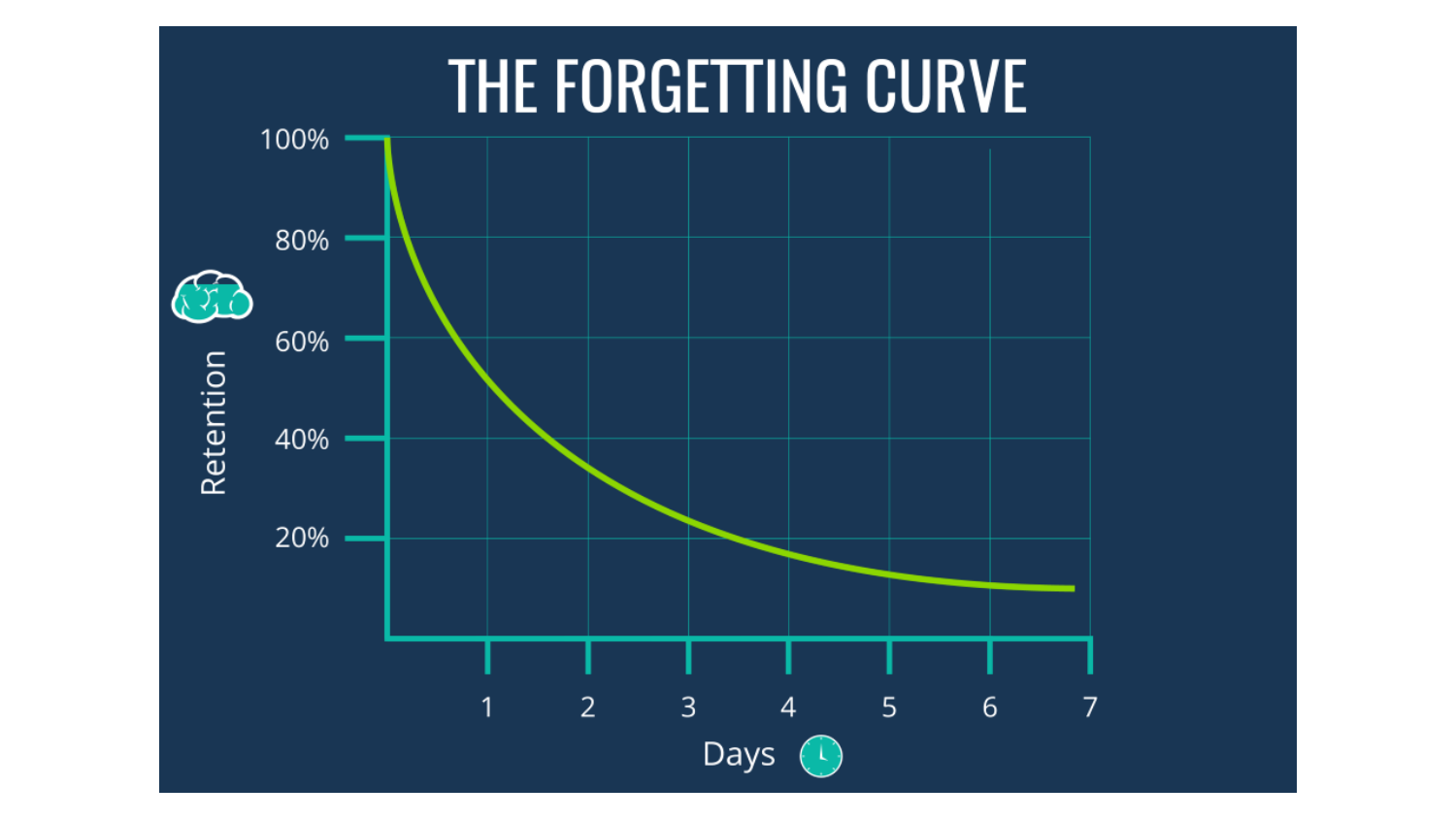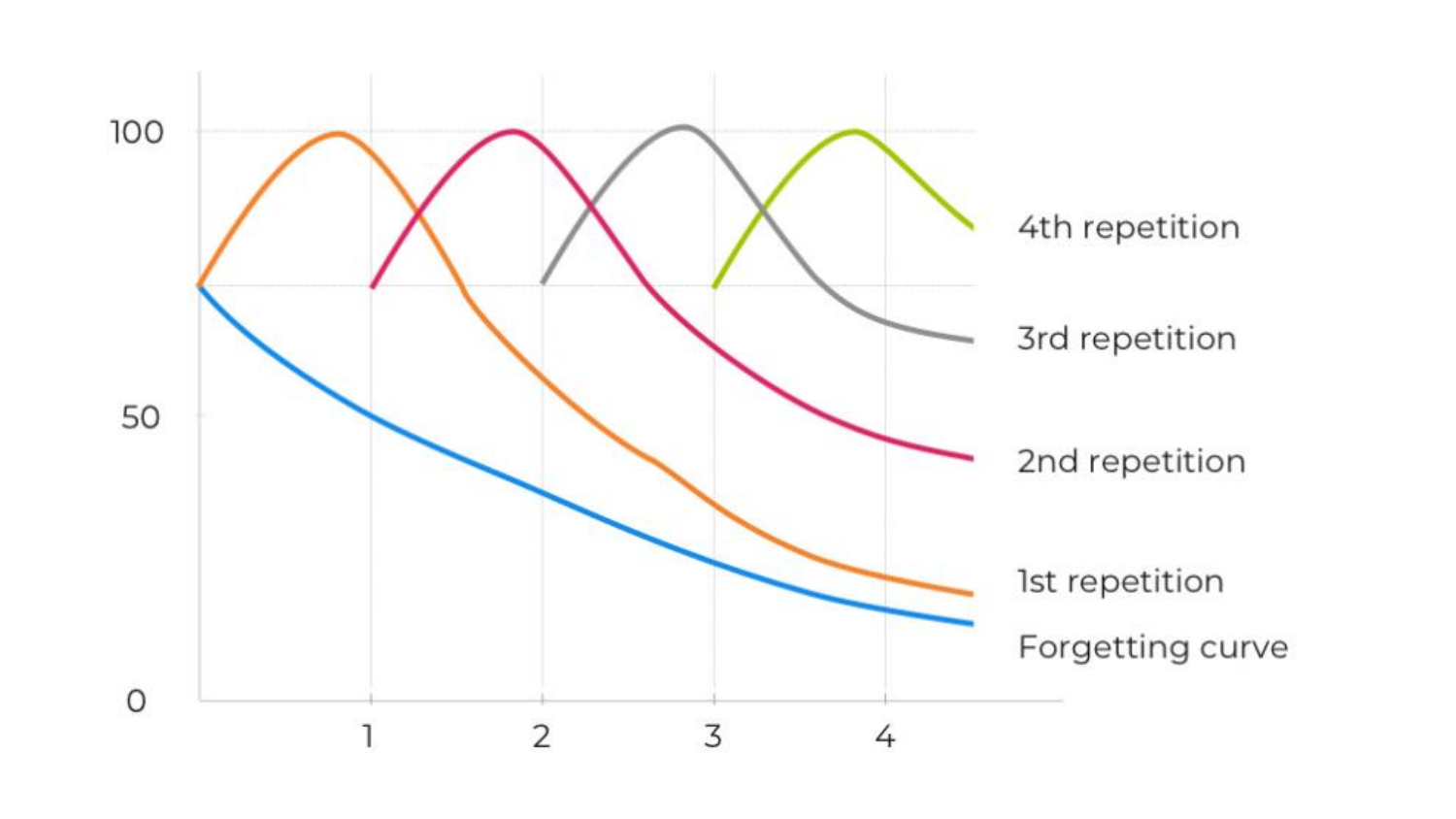# **THE POMODORO TECHNIQUE**



# **Why might this help me to revise?**

- Avoid procrastination. By breaking tasks down into smaller chunks, it is way less intimidating to get started.
- Avoid distractions whilst the timer is on, no social media etc is allowed!
- Clear process and steps to achieving your revision goals.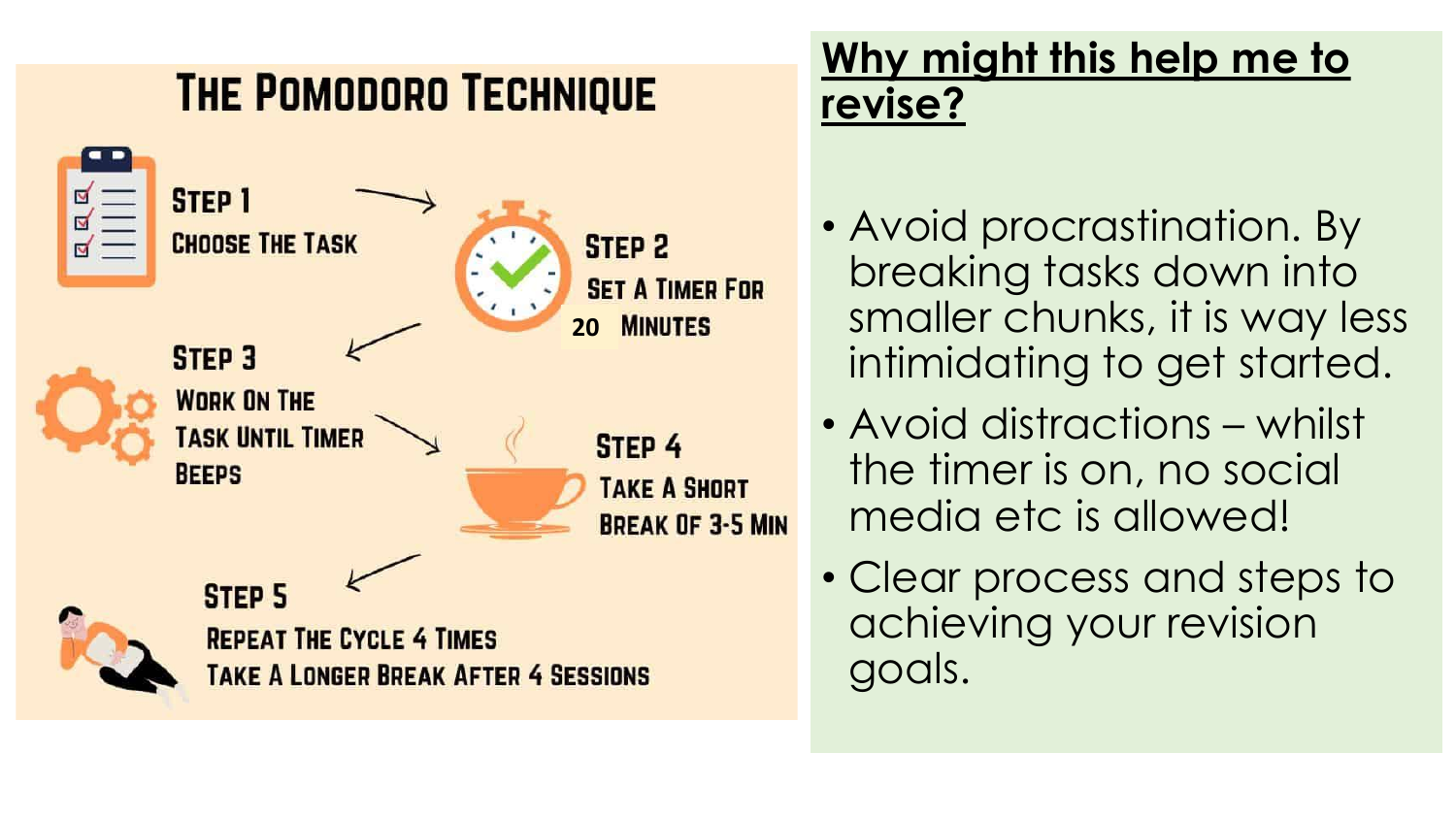### **The Cornell notes method**

- **Useful for organising your thinking when making revision notes.**
- **Colour coded to make it easy to find the relevant answer when returning to your notes.**
- **Built in summary to return to and consolidate learning.**

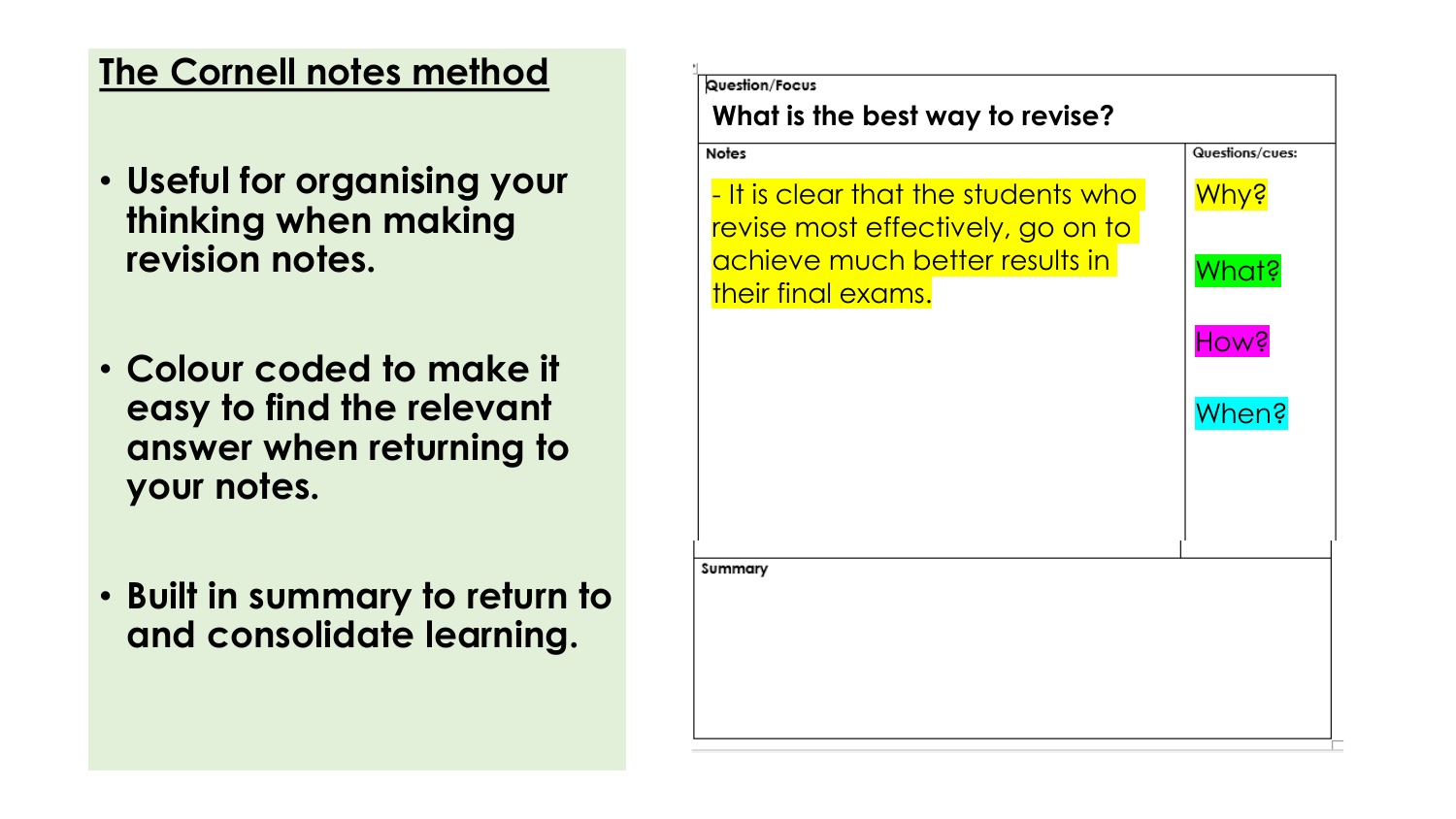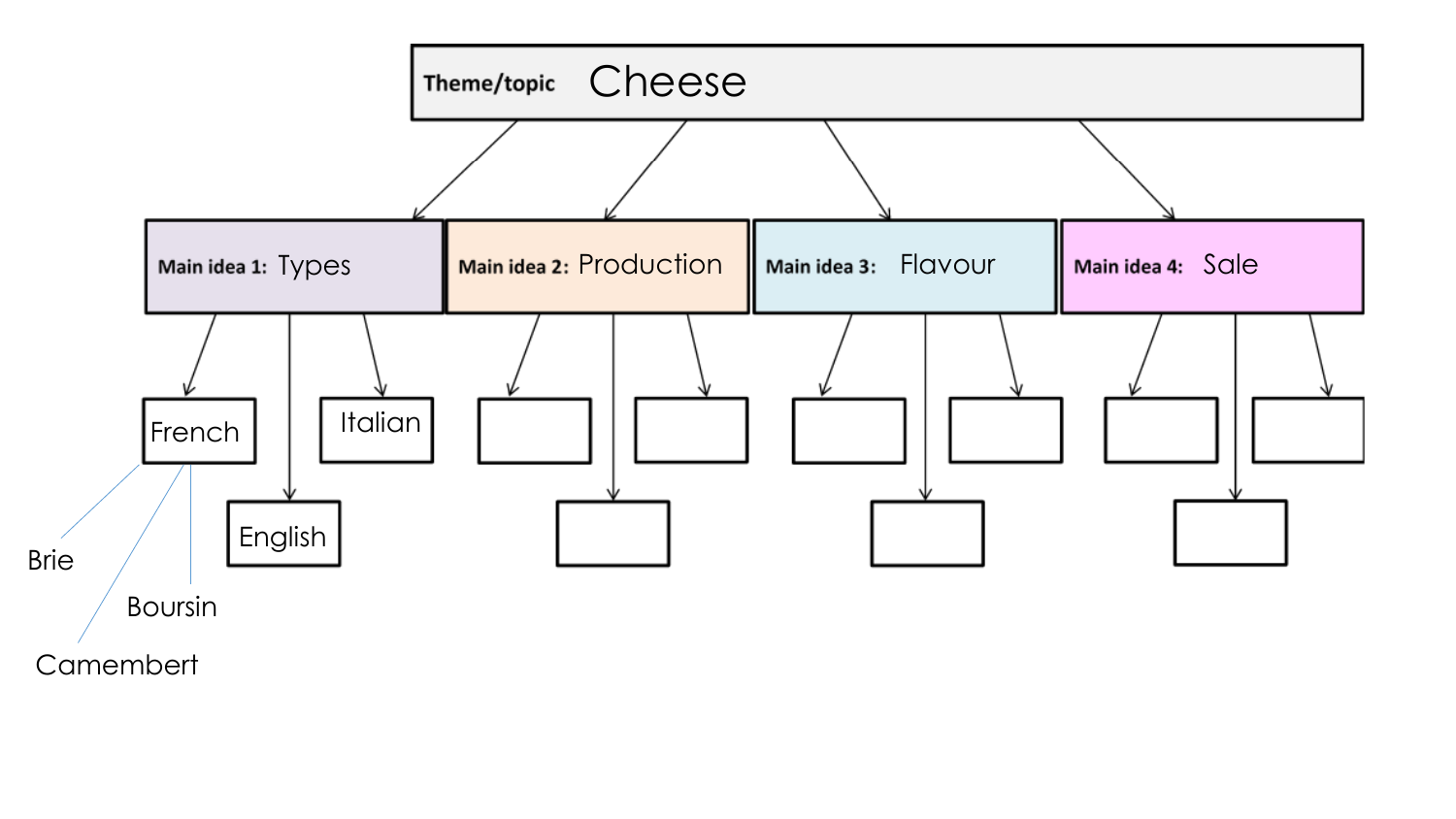### **Processing.**

Break down big ideas into in to smaller steps/stages.

## **Could be useful in:**

- Processes in science e.g. digestion
- Processes in Geography e.g. weather
- Chronology in History
- Narrative in English.

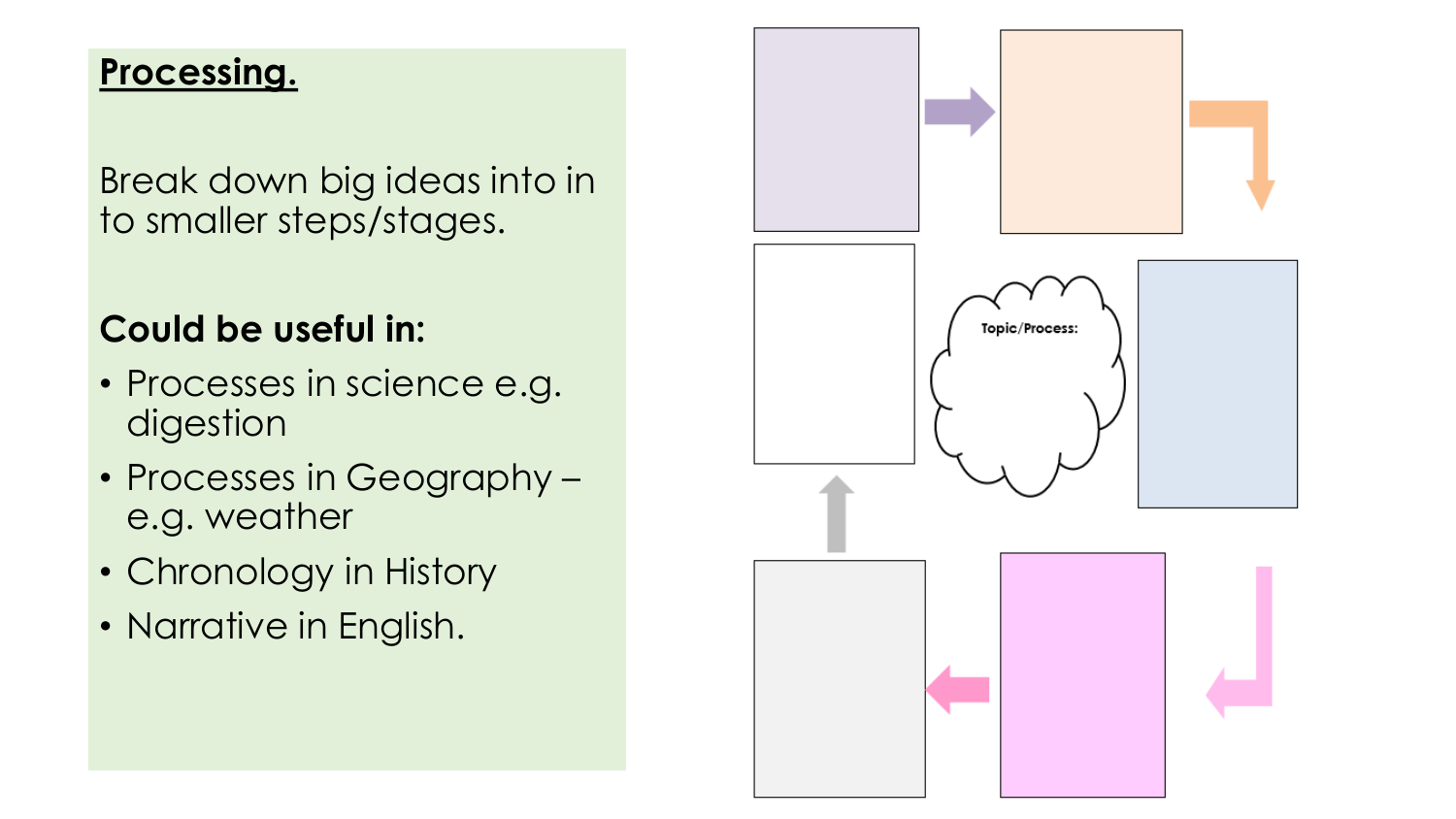### **Ranking**

- **1. Make notes on each factor first.**
- **2. Include key facts and words in the cloud for each factor.**
- **3. Then rank the factors in terms of importance, and justify your decision.**
- **E.g. Reasons why the Americans lost the war in Vietnam.**



Unit/Topic: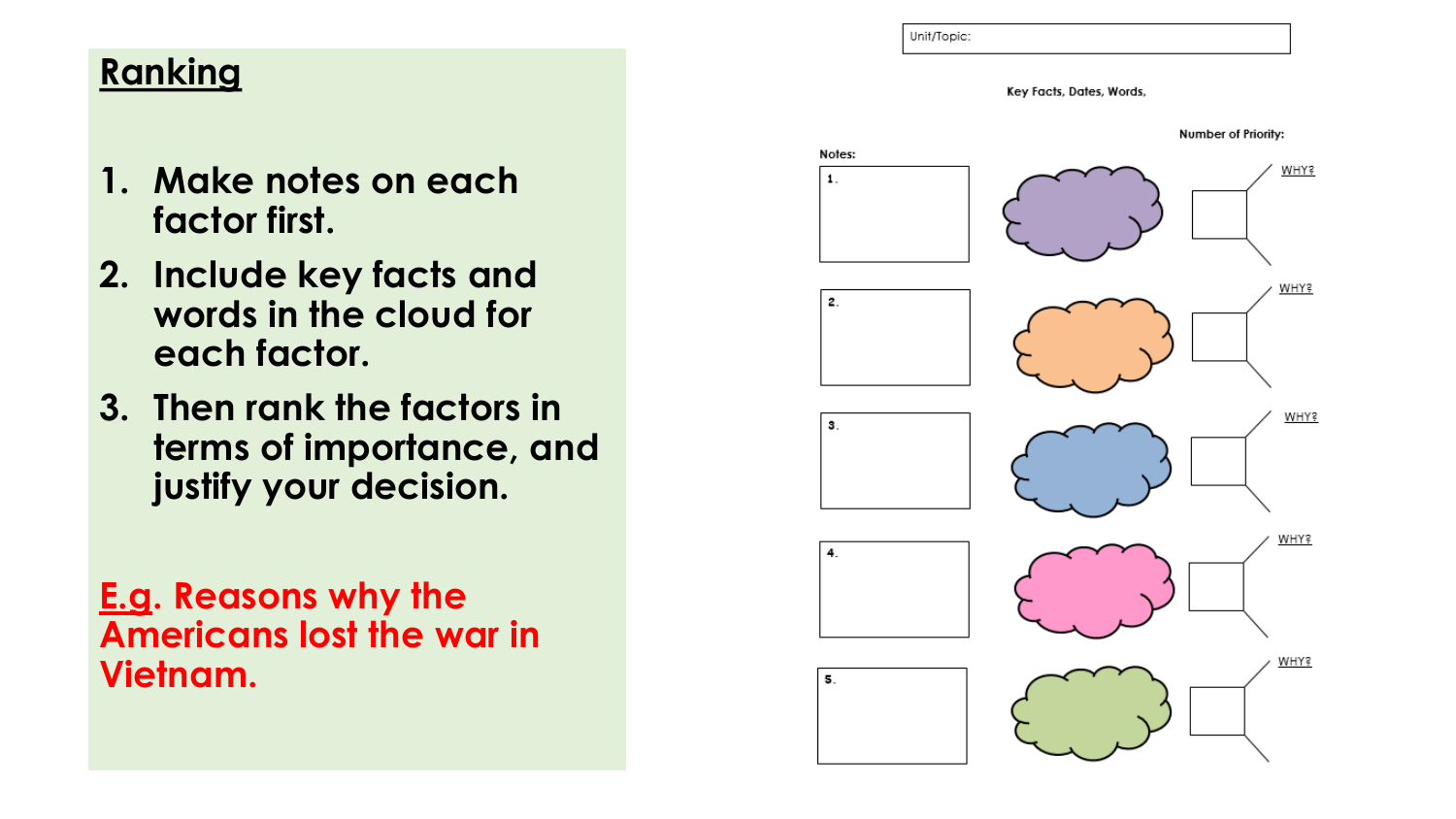# **Quizzing**

- 1. Break down a topic into quiz questions.
- 2. Write down the answers.
- 3. Fold the sheet in half and test yourself, or give it to someone else who can test you.
- 4. Repeat the quiz often in order to embed knowledge.

Name of Topic:

Read the text and come up with 12 questions to ask someone about the text.

|   | Question | Answer |
|---|----------|--------|
|   |          |        |
| 1 |          |        |
| 2 |          |        |
| 3 |          |        |
| 4 |          |        |
| 5 |          |        |
| 6 |          |        |